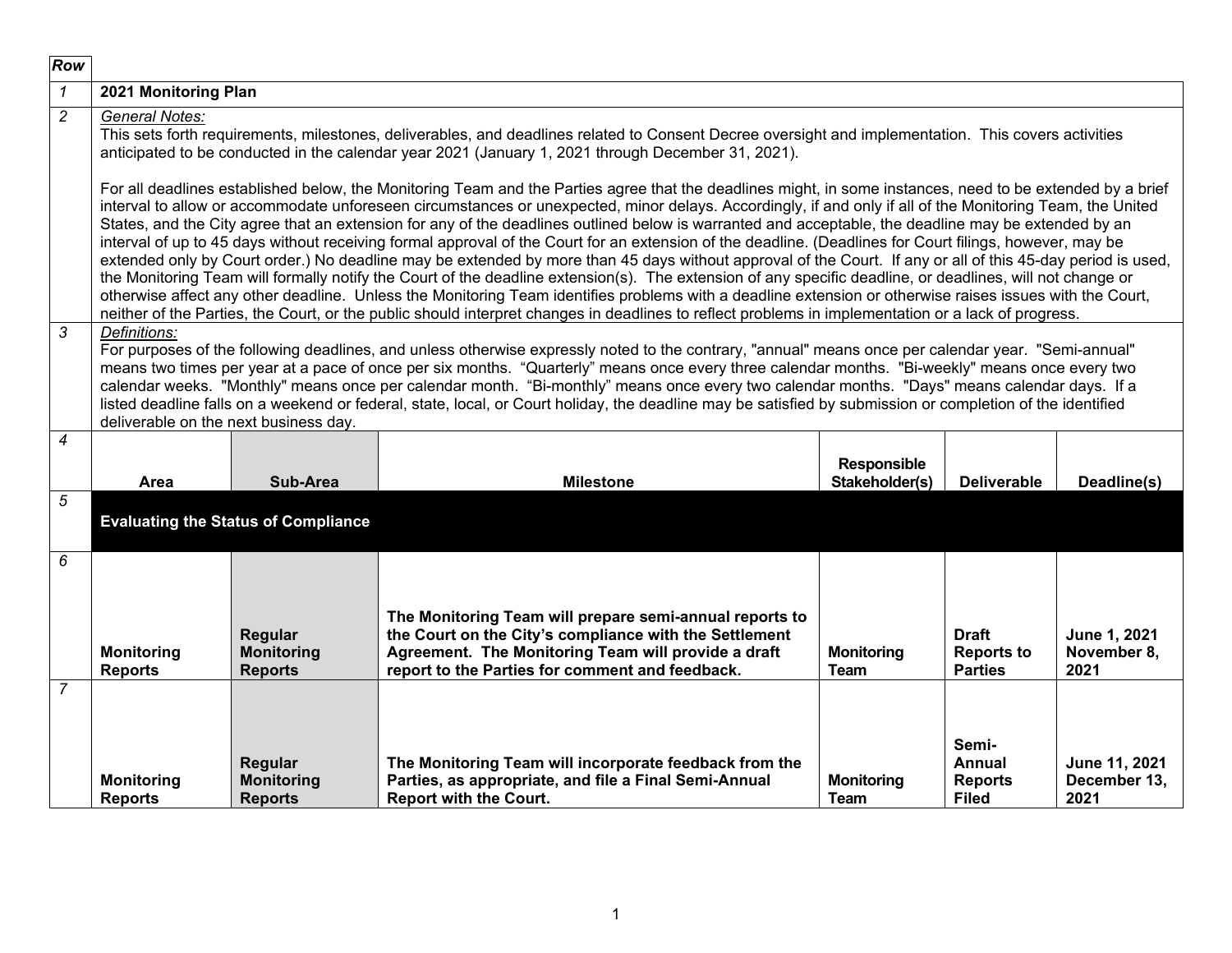| 8 |                      |         | The Monitoring Team will oversee a Compliance Status       |                   |                 |                   |
|---|----------------------|---------|------------------------------------------------------------|-------------------|-----------------|-------------------|
|   |                      |         | Update of the major, enumerated topics of the Consent      |                   |                 |                   |
|   |                      |         | Decree to determine SPD and the City's current status in   |                   |                 |                   |
|   |                      |         |                                                            |                   |                 |                   |
|   |                      |         | each area.                                                 |                   |                 |                   |
|   |                      |         |                                                            |                   |                 |                   |
|   |                      |         | The areas for consideration will be: (1) use of force      |                   |                 |                   |
|   |                      |         | (including crowd management, reporting, investigation,     |                   |                 |                   |
|   |                      |         |                                                            |                   |                 |                   |
|   |                      |         | and review); (2) crisis intervention; (3) stops and        |                   |                 |                   |
|   |                      |         | detentions; (4) supervision.                               |                   |                 |                   |
|   |                      |         |                                                            |                   |                 |                   |
|   |                      |         | In each area, the City will provide agreed data analysis,  |                   |                 |                   |
|   |                      |         | evaluation, and audits. To the extent that existing        |                   |                 |                   |
|   |                      |         |                                                            |                   |                 |                   |
|   |                      |         | reporting processes or auditing initiatives may address    |                   |                 |                   |
|   |                      |         | the areas for consideration listed above, the results of   |                   |                 |                   |
|   |                      |         | these processes may be submitted to the Monitoring         |                   |                 |                   |
|   |                      |         | Team.                                                      |                   |                 |                   |
|   |                      |         |                                                            |                   |                 |                   |
|   |                      |         |                                                            |                   |                 |                   |
|   |                      |         | Upon the City's completion of the work as agreed upon      |                   |                 |                   |
|   |                      |         | by the Monitoring Team and the Parties, the Monitoring     |                   |                 |                   |
|   |                      |         | Team will independently evaluate and audit the work        |                   |                 |                   |
|   |                      |         | conducted in each area for accuracy and integrity. It will |                   |                 |                   |
|   |                      |         | analyze such information and evaluate the extent to        |                   |                 |                   |
|   |                      |         |                                                            |                   |                 |                   |
|   |                      |         | which the City's performance conforms with                 |                   |                 |                   |
|   |                      |         | requirements of the Consent Decree.                        |                   |                 |                   |
|   |                      |         |                                                            |                   |                 |                   |
|   |                      |         | As part of its examination of SPD's Use of Force, the      |                   |                 |                   |
|   |                      |         | Monitoring Team will conduct an in-depth evaluation of     |                   |                 |                   |
|   |                      |         |                                                            |                   |                 |                   |
|   |                      |         | SPD's response to the protests occurring since May 25,     |                   |                 |                   |
|   |                      |         | 2020, including compliance with Consent Decree             |                   |                 |                   |
|   |                      |         | requirements related to use of force, use of force         |                   |                 |                   |
|   |                      |         | reporting and investigation, and constitutional policing,  |                   |                 |                   |
|   |                      |         | generally.                                                 |                   |                 |                   |
|   |                      |         |                                                            |                   |                 |                   |
|   |                      |         |                                                            |                   |                 |                   |
|   |                      |         | As an initial step, the Parties and the Monitoring Team    |                   |                 |                   |
|   |                      |         | will begin meeting every other week to discuss the         |                   |                 |                   |
|   |                      |         | methodology, requirements, scheduling, and progress of     |                   |                 |                   |
|   |                      |         | the Compliance Status Update. In discussing and            |                   |                 |                   |
|   |                      |         | developing the methodology, the Monitoring Team and        | SPD, City, DOJ,   |                 | Commencing        |
|   |                      |         |                                                            |                   |                 |                   |
|   | Compliance           |         | the Parties will use as their reference point the audits,  | <b>Monitoring</b> | <b>Meetings</b> | <b>February 8</b> |
|   | <b>Status Update</b> | General | reports, and studies from the Sustainment Period.          | Team              | <b>Begin</b>    | 2021              |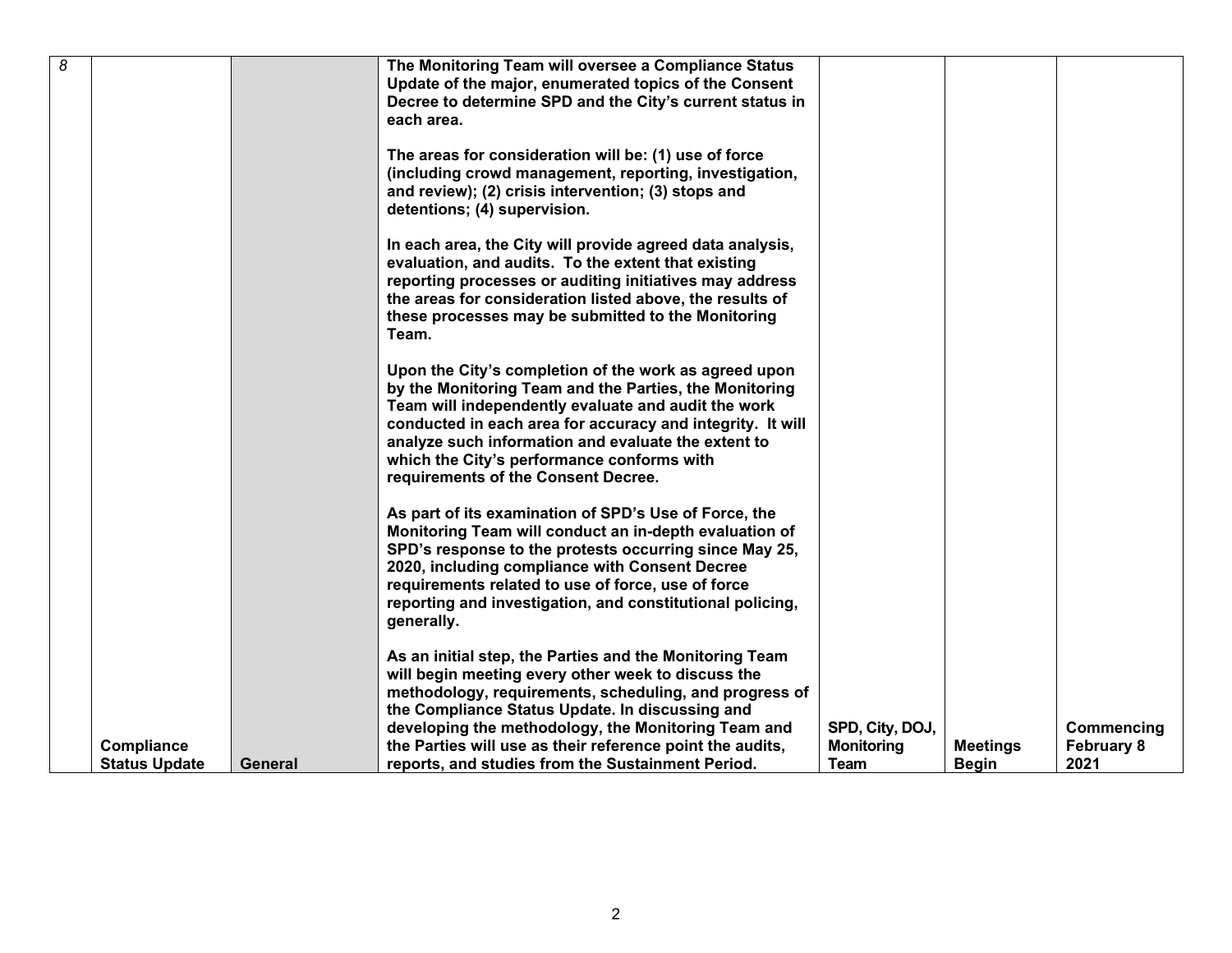| $\overline{9}$  |                      |                       | After meeting with the Parties to discuss the               |                   |                     |                |
|-----------------|----------------------|-----------------------|-------------------------------------------------------------|-------------------|---------------------|----------------|
|                 |                      |                       | methodology, the Monitoring Team will provide a             |                   |                     |                |
|                 |                      |                       | proposed draft methodology to the Parties for the           |                   |                     |                |
|                 |                      |                       | Compliance Status Update covering these areas: (1) use      |                   |                     |                |
|                 |                      |                       | of force (including crowd management, reporting,            |                   |                     |                |
|                 |                      |                       | investigation, and review); (2) crisis intervention; (3)    |                   |                     |                |
|                 |                      |                       | stops and detentions; (4) supervision.                      |                   |                     |                |
|                 |                      |                       |                                                             |                   |                     |                |
|                 |                      |                       | The methodology will identify the Consent Decree            |                   |                     |                |
|                 |                      |                       | requirements being evaluated. In addition, it will identify |                   |                     |                |
|                 |                      |                       | the data elements, documents, records, and other            |                   |                     |                |
|                 |                      |                       | information from SPD upon which the Monitoring Team's       |                   |                     |                |
|                 |                      |                       | compliance evaluation will be based. In recognition of      |                   | Draft               |                |
|                 |                      |                       | the importance of bias-free policing to public trust, the   |                   | Methodolog          |                |
|                 | Compliance           | <b>Analysis &amp;</b> | methodologies in these four areas will be developed with    | <b>Monitoring</b> | y Provided          | February 19,   |
|                 | <b>Status Update</b> | <b>Auditing</b>       | consideration of race and social justice impacts.           | Team              | to Parties          | 2021           |
| $\overline{10}$ |                      |                       |                                                             |                   | Feedback            |                |
|                 |                      |                       | The Parties will provide feedback and comments on the       |                   | <b>Provided to</b>  |                |
|                 | <b>Compliance</b>    | <b>Analysis &amp;</b> | draft methodology for the Compliance Status Update          |                   | <b>Monitoring</b>   |                |
|                 | <b>Status Update</b> | <b>Auditing</b>       | areas $(1) - (4)$ .                                         | <b>Parties</b>    | <b>Team</b>         | March 5, 2021  |
| $\overline{11}$ |                      |                       |                                                             |                   | <b>Final</b>        |                |
|                 |                      |                       | Monitoring Team will provide the final methodology for      |                   | Methodolog          |                |
|                 | Compliance           | <b>Analysis &amp;</b> | the Compliance Status Update areas $(1) - (4)$ to the       | <b>Monitoring</b> | y Provided          | March 19,      |
|                 | <b>Status Update</b> | <b>Auditing</b>       | Parties.                                                    | <b>Team</b>       | To parties          | 2021           |
| 12              |                      |                       | SPD will provide agreed upon information, data,             |                   |                     |                |
|                 |                      |                       | analytics, and/or the completion of various audits or       |                   | Compliance          |                |
|                 |                      |                       | analyses relating to (1) use of force (including in-depth   |                   | <b>Information</b>  |                |
|                 |                      |                       | look at crowd management, reporting, investigation, and     |                   | <b>Provided to</b>  |                |
|                 | Compliance           | <b>Analysis &amp;</b> | review); (2) crisis intervention; (3) stops and detentions; |                   | <b>Monitoring</b>   | April 30 and   |
|                 | <b>Status Update</b> | <b>Auditing</b>       | (4) supervision.                                            | SPD, City         | Team                | July 30, 2021  |
| 13              |                      |                       | To facilitate oversight and long-term trend analysis, SPD   |                   |                     |                |
|                 |                      |                       | will provide quarterly reports and analysis on agreed       |                   |                     |                |
|                 |                      |                       | data elements in these areas to the Monitoring Team and     |                   |                     |                |
|                 |                      |                       | DOJ. The Monitoring Team and DOJ may provide                |                   |                     |                |
|                 |                      |                       | independent review and analysis. The data and analysis      |                   |                     |                |
|                 |                      |                       | will be structured in a manner that supports continuity in  |                   | Quarterly           | April 30, 2021 |
|                 |                      |                       | reporting post-Consent Decree to OIG as the entity          |                   | <b>Reporting to</b> | July 30, 2021  |
|                 | Compliance           | <b>Analysis &amp;</b> | charged by the City with oversight of fidelity to Consent   |                   | <b>Monitoring</b>   | October 30,    |
|                 | <b>Status Update</b> | <b>Auditing</b>       | Decree reforms.                                             | SPD, City         | Team                | 2021           |
| 14              |                      |                       |                                                             |                   | <b>Draft</b>        |                |
|                 |                      |                       |                                                             |                   | Compliance          |                |
|                 |                      |                       |                                                             |                   | <b>Status</b>       |                |
|                 |                      |                       | The Monitoring Team will provide to the Parties and         |                   | Update              |                |
|                 | Compliance           |                       | <b>Accountability Partners a draft Compliance Status</b>    | <b>Monitoring</b> | <b>Provided to</b>  | September 15,  |
|                 | <b>Status Update</b> | <b>Report</b>         | Update.                                                     | Team              | <b>Parties</b>      | 2021           |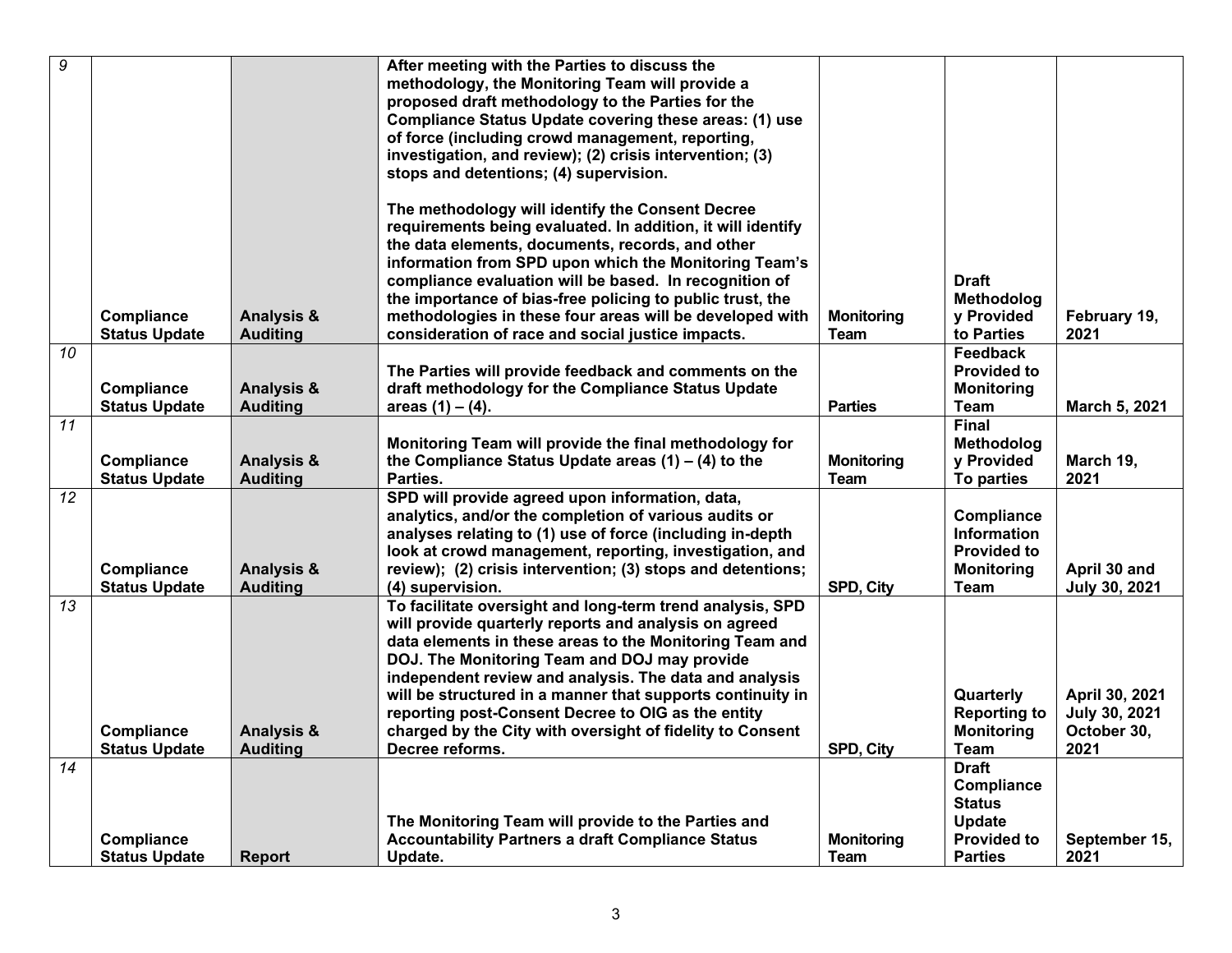| 15              |                                    |                        |                                                                                                                      |                                     | Feedback                                |              |
|-----------------|------------------------------------|------------------------|----------------------------------------------------------------------------------------------------------------------|-------------------------------------|-----------------------------------------|--------------|
|                 | Compliance                         |                        | The Parties will provide feedback on the draft                                                                       | City, DOJ,<br><b>Accountability</b> | <b>Provided to</b><br><b>Monitoring</b> | October 15,  |
|                 | <b>Status Update</b>               | <b>Report</b>          | <b>Compliance Status Update.</b>                                                                                     | <b>Partners</b>                     | <b>Team</b>                             | 2021         |
| 16              |                                    |                        |                                                                                                                      |                                     | <b>Final</b>                            |              |
|                 |                                    |                        |                                                                                                                      |                                     | <b>Accountabili</b>                     |              |
|                 |                                    |                        |                                                                                                                      |                                     | ty Structure<br><b>Assessment</b>       | November 15, |
|                 | Compliance<br><b>Status Update</b> | <b>Report</b>          | The Monitoring Team will file the final Compliance Status<br>Update with the Court.                                  | <b>Monitoring</b><br><b>Team</b>    | <b>Report Filed</b>                     | 2021         |
| 17              |                                    |                        | If the Monitoring Team, based upon the outcome of the                                                                |                                     |                                         |              |
|                 |                                    |                        | work set forth in this Monitoring Plan, believes that                                                                |                                     |                                         |              |
|                 |                                    |                        | another plan for 2022 is necessary, the Monitoring Team                                                              |                                     | <b>Meeting</b>                          |              |
|                 |                                    |                        | and the Parties will meet to discuss the content of that                                                             |                                     | with                                    |              |
|                 |                                    |                        | plan. After meeting, the Monitoring Team will propose a<br>draft plan for 2022, and the Parties will return feedback |                                     | <b>Monitoring</b><br><b>Team and</b>    | November 30, |
|                 | <b>Monitoring Plan</b>             | <b>Monitoring Plan</b> | and comment within 15 days of receiving a draft.                                                                     | <b>Monitoring</b><br><b>Team</b>    | <b>Parties</b>                          | 2021         |
| 18              |                                    |                        |                                                                                                                      |                                     |                                         |              |
|                 | <b>Accountability</b>              |                        |                                                                                                                      |                                     |                                         |              |
|                 |                                    |                        |                                                                                                                      |                                     |                                         |              |
| 19              |                                    |                        |                                                                                                                      |                                     |                                         |              |
|                 | <b>Front-End Accountability</b>    |                        |                                                                                                                      |                                     |                                         |              |
|                 |                                    |                        |                                                                                                                      |                                     |                                         |              |
| 20              |                                    |                        |                                                                                                                      |                                     | 2020                                    |              |
|                 |                                    |                        | The City provided revised Use of Force policies, updated                                                             |                                     | <b>Proposed</b><br><b>Updated</b>       |              |
|                 |                                    |                        | pursuant to its annual review and revision process, to                                                               |                                     | Use of                                  |              |
|                 |                                    |                        | OIG, OPA, CPC, DOJ, and the Monitoring Team for                                                                      |                                     | <b>Force</b>                            |              |
|                 |                                    |                        | review and feedback (the "2020 Proposed Updated Use                                                                  |                                     | <b>Policies</b>                         | December 2,  |
|                 | <b>Use of Force</b>                | <b>Policies</b>        | of Force Policies").                                                                                                 | City, SPD                           | <b>Provided</b>                         | 2020         |
| $\overline{21}$ |                                    |                        |                                                                                                                      | DOJ,                                |                                         |              |
|                 |                                    |                        | DOJ and the Monitoring Team provided feedback on the                                                                 | <b>Monitoring</b>                   | Feedback                                | January 8,   |
|                 | <b>Use of Force</b>                | <b>Policies</b>        | 2020 Proposed Updated Use of Force Policies.                                                                         | <b>Team</b>                         | <b>Provided</b>                         | 2021         |
| 22              |                                    |                        |                                                                                                                      |                                     |                                         |              |
|                 |                                    |                        | OIG, OPA, and CPC provide feedback on the 2020                                                                       |                                     | Feedback                                | January 31,  |
| 23              | <b>Use of Force</b>                | <b>Policies</b>        | Proposed Updated Use of Force Policies.                                                                              | OIG, OPA, CPC                       | <b>Provided</b><br><b>Submission</b>    | 2021         |
|                 |                                    |                        |                                                                                                                      |                                     | of 2020                                 |              |
|                 |                                    |                        |                                                                                                                      |                                     | <b>Updated</b>                          |              |
|                 |                                    |                        | The City will revise the 2020 Proposed Updated Use of                                                                |                                     | Use of                                  |              |
|                 |                                    |                        | Force Policies as appropriate and the City will file them                                                            |                                     | <b>Force</b>                            | February 11, |
|                 | <b>Use of Force</b>                | <b>Policies</b>        | with the Court.                                                                                                      | City, SPD                           | <b>Policies</b>                         | 2021         |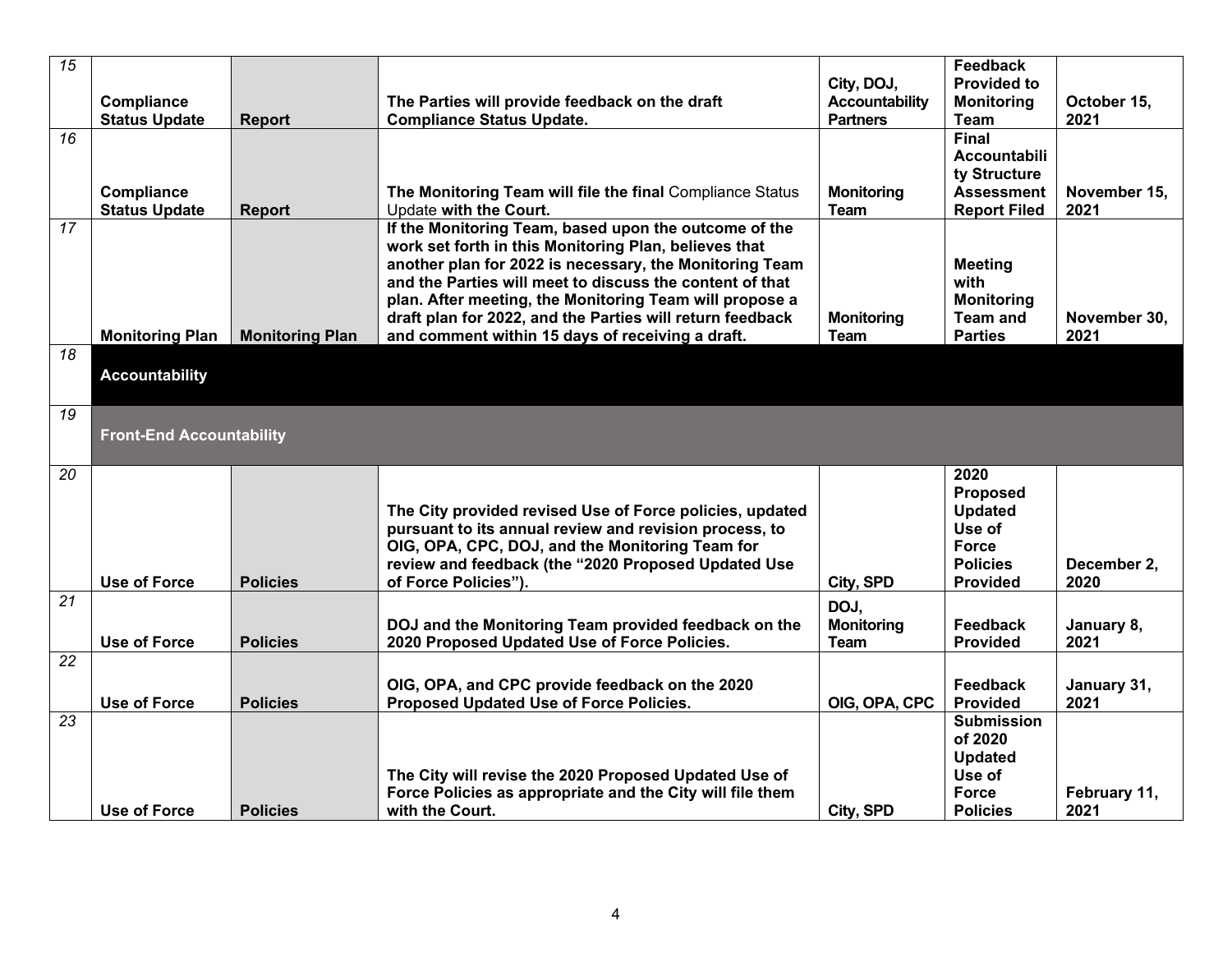| $\overline{24}$ | Crowd<br><b>Management</b>       | <b>Policies</b> | The City provided revised Crowd Management Policies,<br>to OIG, OPA, CPC, DOJ, and the Monitoring Team for<br>their initial review and feedback (the "2020 Proposed<br><b>Updated Crowd Management Policies").</b>                                                                                                                                                                                                                                                             | City, SPD                                | <b>Submission</b><br>of 2020<br><b>Proposed</b><br><b>Updated</b><br>Crowd<br><b>Managemen</b><br>t Policies  | December 2,<br>2020   |
|-----------------|----------------------------------|-----------------|--------------------------------------------------------------------------------------------------------------------------------------------------------------------------------------------------------------------------------------------------------------------------------------------------------------------------------------------------------------------------------------------------------------------------------------------------------------------------------|------------------------------------------|---------------------------------------------------------------------------------------------------------------|-----------------------|
| $\overline{25}$ | Crowd                            | <b>Policies</b> | DOJ and the Monitoring Team provided feedback on the                                                                                                                                                                                                                                                                                                                                                                                                                           | DOJ,<br><b>Monitoring</b><br><b>Team</b> | Feedback<br><b>Provided</b>                                                                                   | January 8,            |
| 26              | <b>Management</b><br>Crowd       |                 | 2020 Proposed Updated Crowd Management Policies.<br>OIG, OPA, and CPC will provide feedback on the 2020                                                                                                                                                                                                                                                                                                                                                                        | <b>Accountability</b>                    | <b>Submission</b><br>of Feedback<br>on 2020<br><b>Proposed</b><br><b>Updated</b><br>Crowd<br><b>Managemen</b> | 2021<br>January 31,   |
| 27              | <b>Management</b>                | <b>Policies</b> | Proposed Updated Crowd Management Policies.<br>SPD will revise the 2020 Proposed Updated Crowd                                                                                                                                                                                                                                                                                                                                                                                 | <b>Partners</b>                          | t Policies<br><b>Submission</b><br>of 2020<br><b>Proposed</b><br><b>Updated</b><br>Crowd                      | 2021                  |
|                 | Crowd<br><b>Management</b>       | <b>Policies</b> | Management Policies as appropriate and the City will file<br>this interim policy with the Court.                                                                                                                                                                                                                                                                                                                                                                               | City, SPD                                | Managemen<br>t Policies                                                                                       | February 11,<br>2021  |
| 28              | Crowd<br><b>Management</b>       | <b>Policies</b> | The City will engage in a comprehensive, affirmative,<br>intensive initiative to obtain community input regarding<br>its Crowd Management Policies. This should use a<br>diverse set of strategies and approaches to ensure that<br>individuals of varying experiences, backgrounds, and<br>abilities can engage equally. That may include small-<br>group conversations, electronic feedback tools, civic<br>events, organizational partnerships, and individual<br>outreach. | City, CPC, OIG,<br><b>SPD</b>            | <b>Community</b><br>Dialogue &<br><b>Deliberation</b><br><b>Process</b>                                       | January -July<br>2021 |
| 29              |                                  |                 | The Accountability Partners have the opportunity to                                                                                                                                                                                                                                                                                                                                                                                                                            |                                          |                                                                                                               |                       |
|                 | <b>Use of Force</b><br>and Crowd |                 | provide a second round of comments and feedback<br>regarding SPD's Crowd Management and Use of Force<br>Policies based on any analysis and community                                                                                                                                                                                                                                                                                                                           | <b>Accountability</b>                    | Feedback                                                                                                      |                       |
|                 | <b>Management</b>                | <b>Policies</b> | engagement they conducted during the first half of 2021.                                                                                                                                                                                                                                                                                                                                                                                                                       | <b>Partners</b>                          | <b>Provided</b>                                                                                               | <b>July 30, 2021</b>  |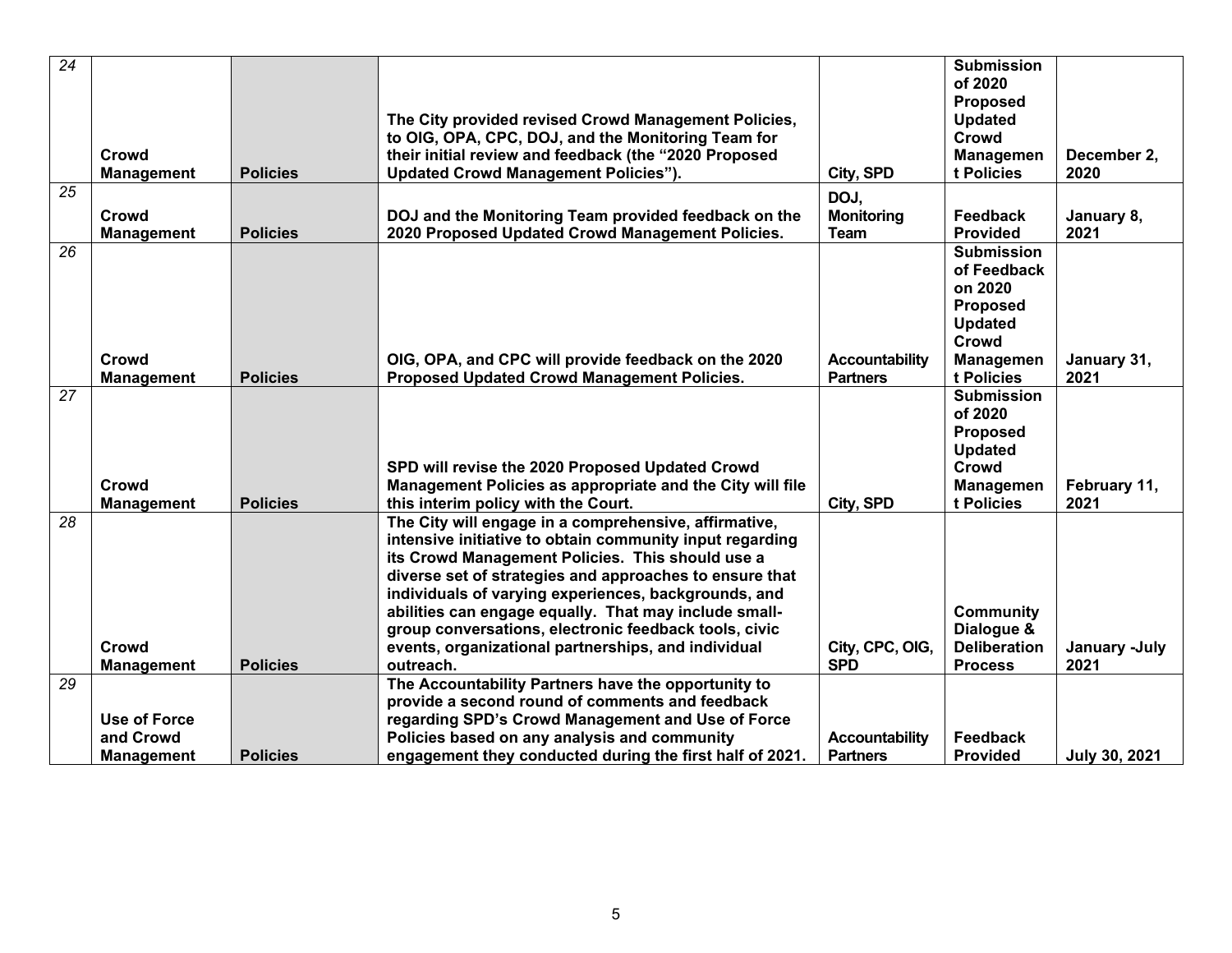| 30 |                      |                 |                                                            |                       | 2021              |                      |
|----|----------------------|-----------------|------------------------------------------------------------|-----------------------|-------------------|----------------------|
|    |                      |                 | The City via SPD will revise its Crowd Management and      |                       | <b>Proposed</b>   |                      |
|    |                      |                 | Use of Force Policies as appropriate to reflect            |                       | <b>Updated</b>    |                      |
|    |                      |                 |                                                            |                       | Crowd             |                      |
|    |                      |                 | community input and the second round of feedback from      |                       |                   |                      |
|    |                      |                 | the Accountability Partners. It will provide DOJ, the      |                       | <b>Managemen</b>  |                      |
|    | Use of Force         |                 | Monitoring Team, and the Accountability Partners with      |                       | t and Use of      |                      |
|    | and Crowd            |                 | 2021 Proposed Updated Crowd Management and Use of          |                       | <b>Force</b>      | September 10,        |
|    | <b>Management</b>    | <b>Policies</b> | Force Policies for review.                                 | <b>SPD</b>            | <b>Policies</b>   | 2021                 |
| 31 |                      |                 |                                                            | DOJ,                  |                   |                      |
|    |                      |                 | The DOJ, the Monitoring Team, and the Accountability       | <b>Monitoring</b>     |                   |                      |
|    | Use of Force         |                 | Partners will provide the City and SPD with feedback,      | Team,                 |                   |                      |
|    | and Crowd            |                 | comments, and input on the 2021 Proposed updated           | <b>Accountability</b> | Feedback          | October 22,          |
|    | <b>Management</b>    | <b>Policies</b> | <b>Crowd Management and Use of Force Policies.</b>         | <b>Partners</b>       | <b>Provided</b>   | 2021                 |
| 32 |                      |                 |                                                            |                       | <b>Submission</b> |                      |
|    | <b>Use of Force</b>  |                 | The City and SPD will revise the 2021 Proposed Updated     |                       | of 2021           |                      |
|    | and Crowd            |                 | <b>Crowd Management and Use of Force Policies as</b>       |                       | <b>Updated</b>    | November 19,         |
|    | <b>Management</b>    | <b>Policies</b> | appropriate and the City will file them with the Court.    | City, SPD             | <b>Policies</b>   | 2021                 |
| 33 |                      |                 | OIG is convening a Sentinel Event Review, involving        |                       |                   |                      |
|    |                      |                 | community members and subject matter experts, to           |                       |                   |                      |
|    |                      |                 | critically assess the protest incidents to determine ways  |                       | <b>Sentinel</b>   |                      |
|    |                      | <b>Internal</b> | to prevent future similar events. The focus will be        |                       | Event             |                      |
|    |                      |                 |                                                            |                       |                   | Ongoing              |
|    | Crowd                | Accountability, | systems improvement with community perspective and         |                       | <b>Review</b>     | <b>Since January</b> |
|    | <b>Management</b>    | <b>Policies</b> | law enforcement subject matter experts at the table.       | <b>OIG</b>            | <b>Panels</b>     | 10, 2021             |
| 34 |                      |                 | OIG will provide its systemic evaluation and               |                       |                   |                      |
|    |                      |                 | recommendations to the Parties, Monitoring Team, and       |                       |                   |                      |
|    |                      |                 | the Court. The July 30 filing will include a status update |                       |                   |                      |
|    |                      |                 | of work accomplished and planned work remaining,           |                       |                   |                      |
|    |                      |                 | copies of Sentinel Event Review panel reports with         |                       |                   |                      |
|    |                      | Internal        | recommendations issued to date, and an assessment of       |                       | <b>Review/Rep</b> |                      |
|    | Crowd                | Accountability, | how the Sentinel Event Review model could be               |                       | ort               |                      |
|    | <b>Management</b>    | <b>Policies</b> | implemented on a permanent basis for future events.        | <b>OIG</b>            | <b>Completed</b>  | July 30, 2021        |
| 35 |                      |                 | OPA will provide management action recommendations         |                       | <b>Recommend</b>  |                      |
|    |                      |                 | to SPD to address systemic issues it identifies in protest |                       | ations and        | Ongoing              |
|    |                      |                 | cases. OPA will also update its August 2020                |                       | <b>Findings</b>   | <b>Since Summer</b>  |
|    |                      |                 | recommendations with additional lessons learned based      |                       | <b>Issued</b>     | 2020                 |
|    |                      |                 | on in-depth review of more than one hundred individual     |                       |                   |                      |
|    |                      | <b>Internal</b> | protest-related complaints. OPA will provide its           |                       | <b>Review/Rep</b> |                      |
|    | Crowd                | Accountability, | conclusions to the public, Parties, Monitoring Team, and   |                       | ort               |                      |
|    |                      |                 |                                                            | <b>OPA</b>            |                   |                      |
|    | <b>Management</b>    | <b>Policies</b> | the Court.                                                 |                       | <b>Completed</b>  | July 30, 2021        |
| 36 |                      |                 |                                                            |                       |                   | <b>Participation</b> |
|    |                      |                 | SPD currently maintains policies requiring officers to     |                       |                   | <b>Commenced</b>     |
|    |                      |                 | report misconduct that has occurred. To prevent            |                       |                   | <b>November</b>      |
|    | <b>Active</b>        |                 | misconduct in the first instance, and to prevent potential |                       |                   | <b>2020; Initial</b> |
|    | <b>Bystandership</b> |                 | misconduct from materializing or escalating, SPD will      |                       | Participatio      | <b>Training</b>      |
|    | & Peer               |                 | participate in the Active Bystandership for Law            |                       | n in ABLE         | <b>Commenced</b>     |
|    | Intervention         | <b>Training</b> | Enforcement Project ("ABLE").                              | <b>SPD</b>            | <b>Training</b>   | January 2021         |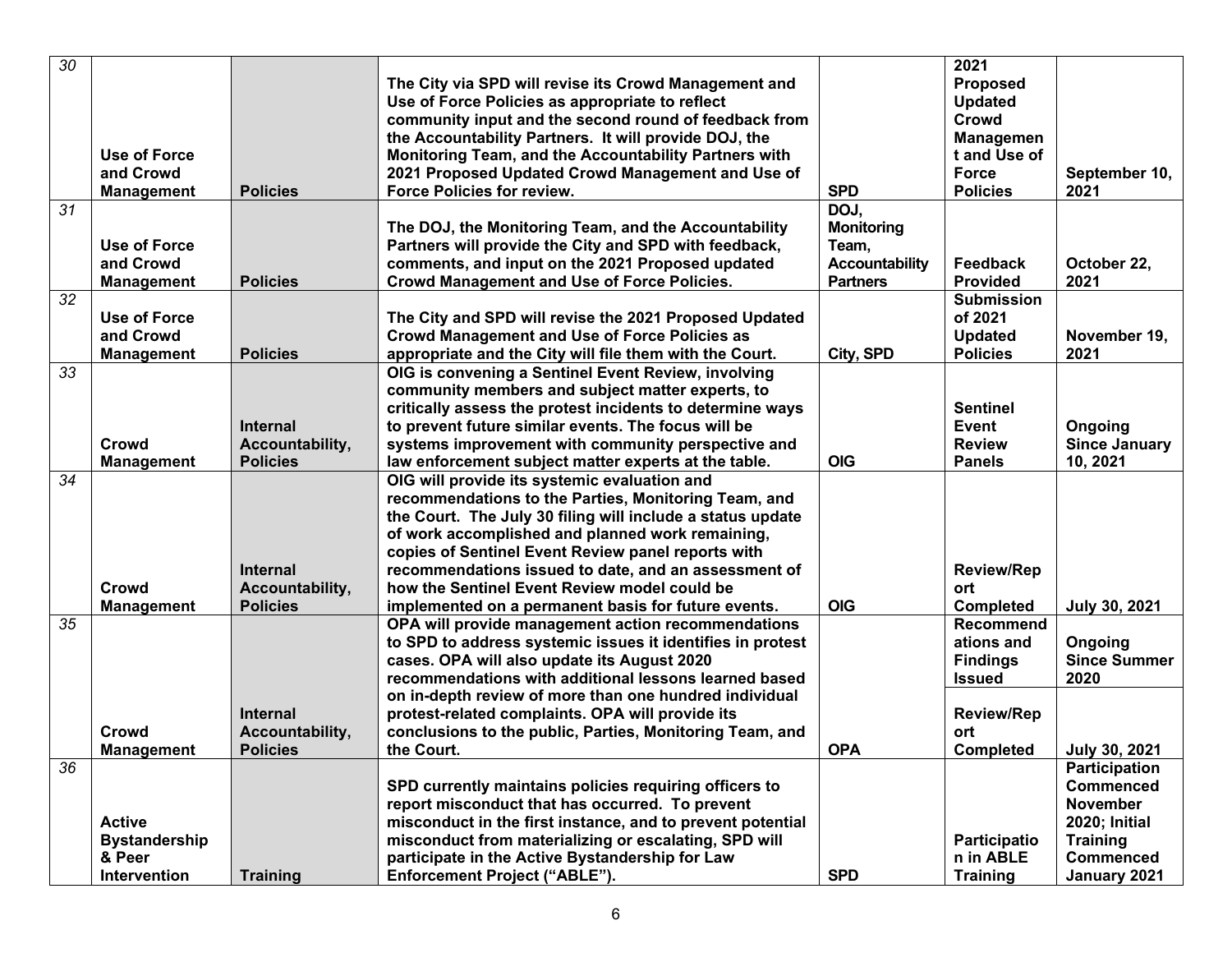| 37       | <b>Active</b><br><b>Bystandership</b><br>& Peer<br><b>Intervention</b>                                          | <b>Training</b> | SPD will implement the ABLE Training. Implementation will<br>include (1) sufficient opportunity for instructors to be trained<br>on the curriculum and to practice conducting the training, and<br>(2) the opportunity for DOJ and the Monitoring Team to<br>observe the training in real time as the training proceeds.                                                                                                                                                                                                                                                                                                                                                             | SPD, DOJ,<br>Monitoring<br>Team | Training<br>Conducted                                                                | January -<br>April 2021 |
|----------|-----------------------------------------------------------------------------------------------------------------|-----------------|--------------------------------------------------------------------------------------------------------------------------------------------------------------------------------------------------------------------------------------------------------------------------------------------------------------------------------------------------------------------------------------------------------------------------------------------------------------------------------------------------------------------------------------------------------------------------------------------------------------------------------------------------------------------------------------|---------------------------------|--------------------------------------------------------------------------------------|-------------------------|
| 38       | <b>Active</b><br><b>Bystandership</b><br>& Peer<br><b>Intervention</b>                                          | <b>Training</b> | SPD will certify to the Court that all eligible SPD officers have<br>successfully completed the required ABLE/Peer Intervention<br>Training. To the extent that some officers who should have<br>completed training did not, SPD will provide the Court a<br>description of how many officers failed to complete the<br>training without good cause, as well as an explanation of the<br>remedial efforts or disciplinary processes it utilized, or will<br>utilize, with those officers.<br>The City will share a draft of the certification with DOJ and<br>the Monitor with sufficient time for the Parties to review and<br>provide feedback on the certification before filing. | SPD, City                       | Filing of<br>Memorandu<br>m to the<br>Court re:<br>Completion<br>of ABLE<br>Training | April 30, 2021          |
| 39<br>40 | Use of Force,<br>Crowd<br>Management,<br><b>Active</b><br><b>Bystandership</b><br>& Peer<br><b>Intervention</b> | <b>Training</b> | SPD will work to increase public awareness about its use of<br>force training, crowd management training, crisis intervention<br>training, and active bystander and peer intervention training.                                                                                                                                                                                                                                                                                                                                                                                                                                                                                      | <b>SPD</b>                      | <b>Public</b><br><b>Awareness</b><br><b>Efforts</b><br><b>Conducted</b>              | By June 30,<br>2021     |
|          | <b>Back-End Accountability</b>                                                                                  |                 |                                                                                                                                                                                                                                                                                                                                                                                                                                                                                                                                                                                                                                                                                      |                                 |                                                                                      |                         |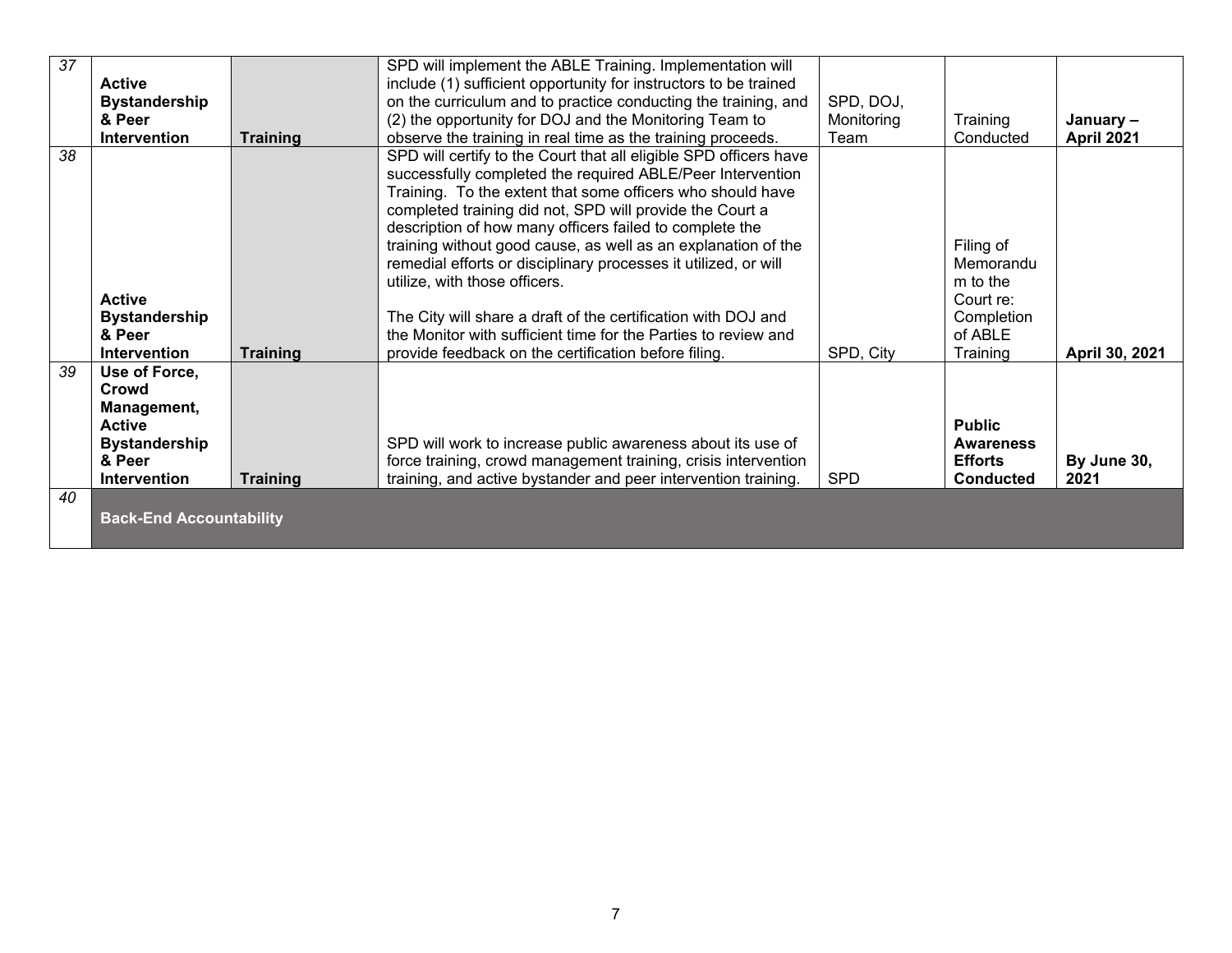| 41 |                                     |                                                            | The Parties recognize the critical importance of a robust<br>disciplinary system, and further recognize that a pattern<br>and practice of inadequate accountability for officers<br>could threaten to undermine substantial compliance with<br>the requirements of the Consent Decree. To that end,<br>SPD will meet with the Monitoring Team and DOJ<br>monthly to discuss the status of activities pertaining to<br>the system of officer discipline for misconduct. If DOJ or<br>the Monitor determine, based on this information, that a<br>potential compliance issue has arisen, then the Parties<br>and the Monitor will notify the Court and develop an<br>agreed methodology for how to evaluate the compliance<br>implications within 30 days. |                                                   |                                                                            |                                         |
|----|-------------------------------------|------------------------------------------------------------|----------------------------------------------------------------------------------------------------------------------------------------------------------------------------------------------------------------------------------------------------------------------------------------------------------------------------------------------------------------------------------------------------------------------------------------------------------------------------------------------------------------------------------------------------------------------------------------------------------------------------------------------------------------------------------------------------------------------------------------------------------|---------------------------------------------------|----------------------------------------------------------------------------|-----------------------------------------|
|    | <b>Officer</b><br><b>Discipline</b> | <b>Discipline</b><br><b>Process &amp;</b><br><b>System</b> | Relevant activities and progress may encompass, but<br>are not limited to, those involving: updates on the<br>timeline of negotiations with police officer unions;<br>statewide legislative activity; local legislative or<br>regulatory activity, whether through legislative or<br>executive processes; and the status of current practices<br>and processes within SPD and the City.                                                                                                                                                                                                                                                                                                                                                                  | City, DOJ, SPD,<br><b>Monitoring</b><br>Team, OPA | <b>Monthly</b><br>Meetings re:<br><b>Discipline</b><br>Process &<br>System | Commencing<br><b>February 8</b><br>2021 |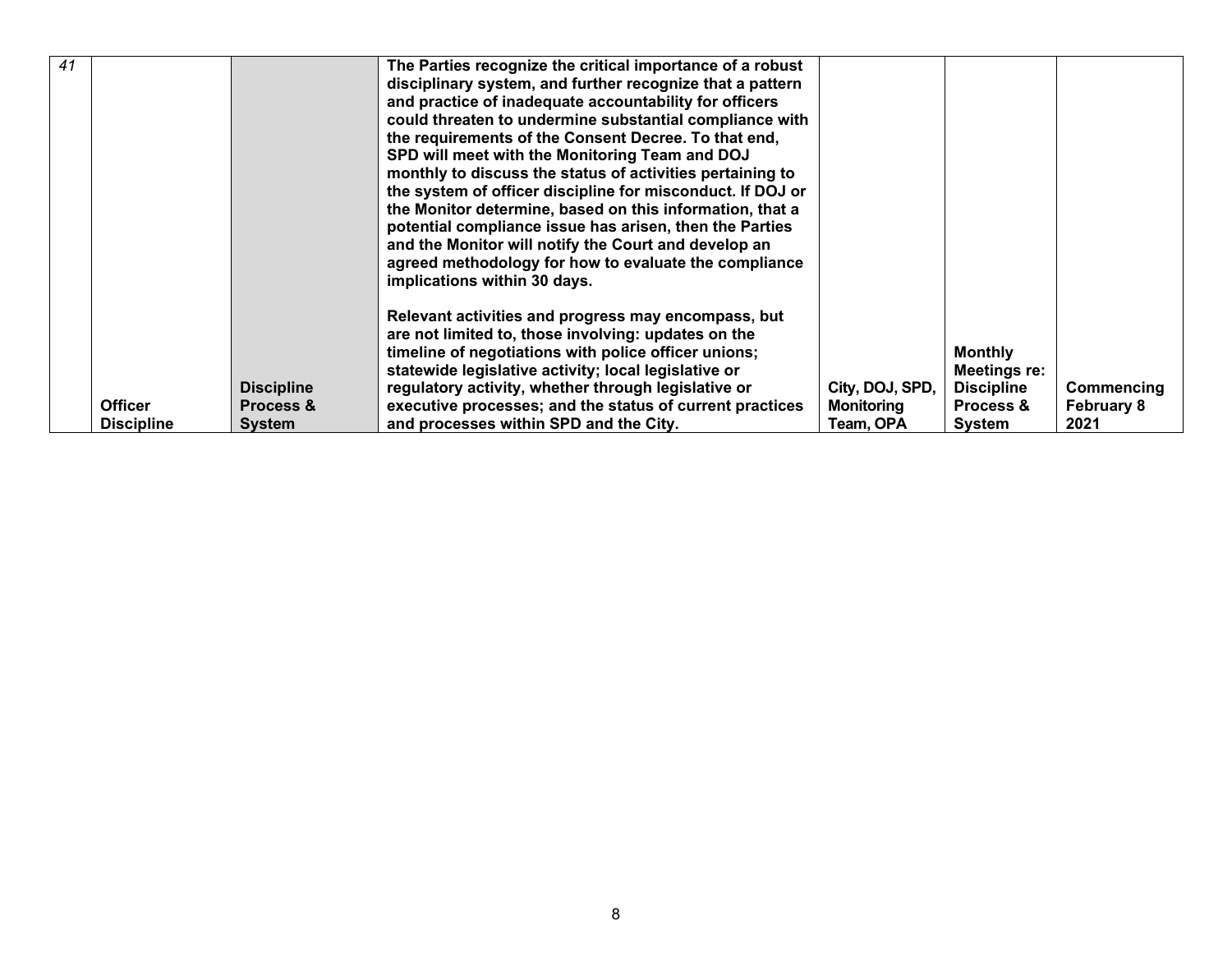| 42 |                   |                      | The City will provide quarterly updates to the Court<br>regarding the status of activities pertaining to the<br>system of officer discipline for misconduct. (See Line<br>52.                                                                                                                                                                  |      |                   |                                       |
|----|-------------------|----------------------|------------------------------------------------------------------------------------------------------------------------------------------------------------------------------------------------------------------------------------------------------------------------------------------------------------------------------------------------|------|-------------------|---------------------------------------|
|    |                   |                      | The updates should provide de-identified, quantitative<br>data with respect to officer discipline, including a<br>breakdown of the numbers of investigations pending,<br>completed, dispositions, adjudications by the Chief's<br>office, whether the SPD adjudication was appealed, and<br>the status or result of the appeal or arbitration. |      |                   |                                       |
|    |                   |                      | Each update will address the immediately preceding,<br>recently-completed standard calendar quarter (e.g., the                                                                                                                                                                                                                                 |      | Quarterly         | February 2,<br>2021<br>April 30, 2021 |
|    |                   | <b>Discipline</b>    | February 2, 2021 filing will address activities that                                                                                                                                                                                                                                                                                           |      | <b>Updates</b>    | July 30, 2021                         |
|    | <b>Officer</b>    | <b>Process &amp;</b> | occurred from October 1, 2020 through December 31,                                                                                                                                                                                                                                                                                             |      | <b>Filed with</b> | October 29.                           |
|    | <b>Discipline</b> | <b>System</b>        | 2020.                                                                                                                                                                                                                                                                                                                                          | City | Court             | 2021                                  |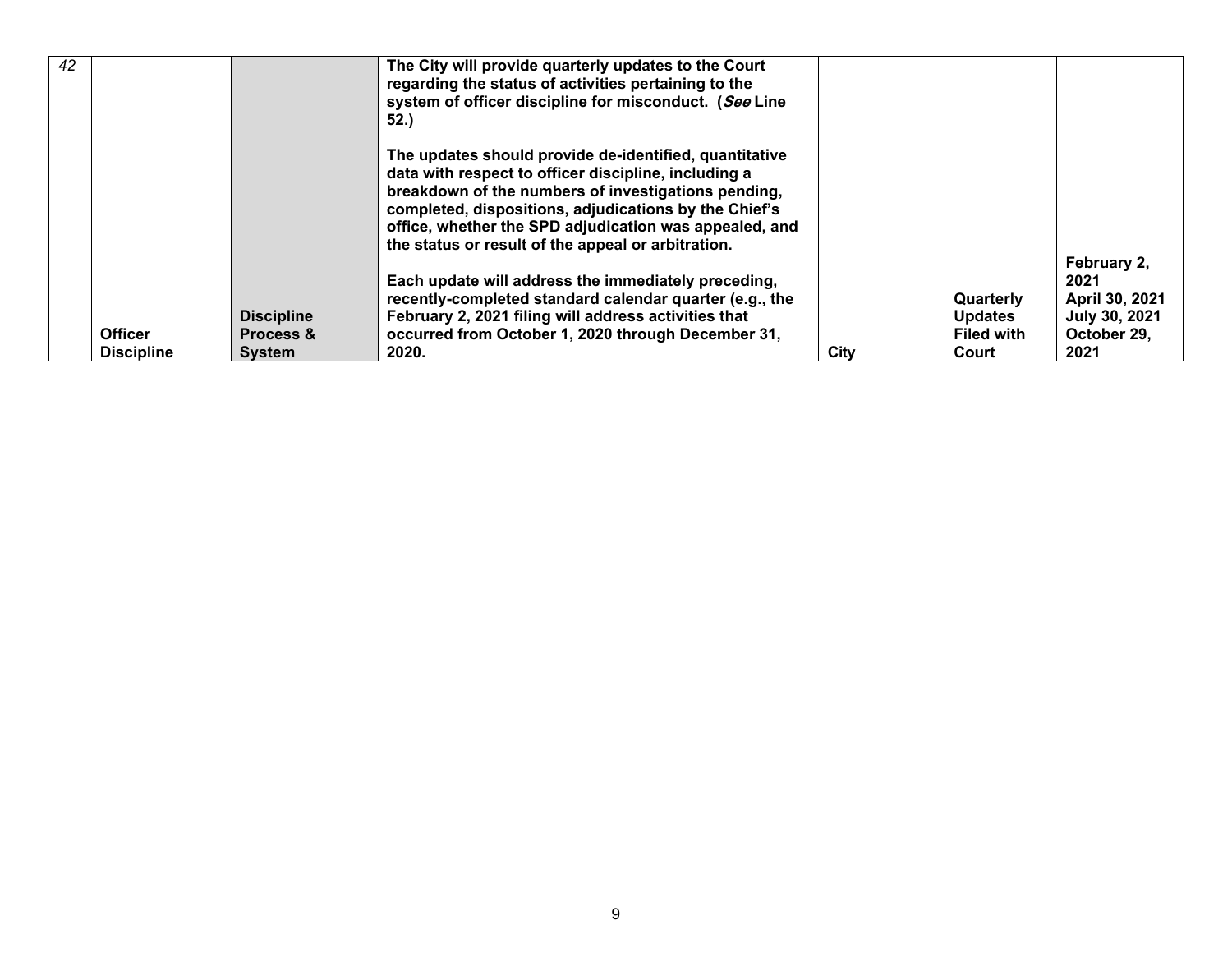| 43 |                                        |                                                                     |                                                                                                                                                                                                                                                                                                                                                                                                                                                                                                                                                                                                                                                                                                                                                                                                         |                                      |                                                             |                                |
|----|----------------------------------------|---------------------------------------------------------------------|---------------------------------------------------------------------------------------------------------------------------------------------------------------------------------------------------------------------------------------------------------------------------------------------------------------------------------------------------------------------------------------------------------------------------------------------------------------------------------------------------------------------------------------------------------------------------------------------------------------------------------------------------------------------------------------------------------------------------------------------------------------------------------------------------------|--------------------------------------|-------------------------------------------------------------|--------------------------------|
|    |                                        |                                                                     | <b>Technical Assistance to Support SPD Innovation &amp; Risk Management</b>                                                                                                                                                                                                                                                                                                                                                                                                                                                                                                                                                                                                                                                                                                                             |                                      |                                                             |                                |
| 44 |                                        |                                                                     | The Monitor and DOJ recognize that the Consent Decree<br>gives the City substantial leeway to structure how it will<br>design and deliver systems that support innovation and<br>help it manage risk. At the same time, the City<br>recognizes that innovation and risk management<br>initiatives should not undermine substantial compliance<br>with the Consent Decree requirements in these areas:<br>supervision; training; crisis intervention; data tracking<br>and analysis; and use of force reporting, investigation,<br>and review. Accordingly, DOJ's and the Monitoring<br>Team's interest in innovation and risk management is to<br>ensure that changes are not undertaken in a manner that<br>brings the City out of compliance with any of these<br><b>Consent Decree requirements.</b> |                                      |                                                             |                                |
|    |                                        |                                                                     | SPD will meet with the DOJ and Monitoring Team<br>monthly to discuss the status of all activities pertaining<br>to the implementation and findings of its Compstat for<br>Justice ("C4J") initiative, the Early Intervention System<br>("EIS") initiative, and the Officer Wellness Initiative. This<br>ongoing review will include but is not limited to the<br>status of efforts to understand and manage risk in key<br>trends, patterns, and/or disparities in public safety.                                                                                                                                                                                                                                                                                                                       |                                      |                                                             |                                |
|    | <b>Innovation &amp;</b><br><b>Risk</b> |                                                                     | If DOJ or the Monitor determine that a potential<br>compliance issue has arisen, then the Parties and the<br>Monitor will notify the Court and develop an agreed<br>methodology for how to evaluate the compliance                                                                                                                                                                                                                                                                                                                                                                                                                                                                                                                                                                                      | City, DOJ, SPD,<br><b>Monitoring</b> | <b>Monthly</b><br>Meetings re:<br>Initiative<br>Implementat | Commencing<br>February 8,      |
|    | <b>Management</b>                      | General                                                             | implications within 30 days.                                                                                                                                                                                                                                                                                                                                                                                                                                                                                                                                                                                                                                                                                                                                                                            | <b>Team</b>                          | ion                                                         | 2021                           |
| 45 |                                        | <b>Compstat for</b><br><b>Justice, Early</b><br><b>Intervention</b> | The City will provide quarterly reports to the Court<br>regarding the implementation of the various initiatives<br>within the Innovation and Risk Management area.<br>Each update will address the immediately preceding,                                                                                                                                                                                                                                                                                                                                                                                                                                                                                                                                                                               |                                      | Quarterly                                                   | June 30, 2021<br>September 30, |
|    | Innovation &<br><b>Risk</b>            | <b>System, Officer</b><br><b>Wellness</b>                           | recently-completed standard calendar quarter (e.g., the<br>June 30, 2021 filing will address activities that occurred                                                                                                                                                                                                                                                                                                                                                                                                                                                                                                                                                                                                                                                                                   |                                      | <b>Updates</b><br><b>Filed with</b>                         | 2021<br>December 31,           |
|    | <b>Management</b>                      | Initiative                                                          | from April 1, 2021 through June 30, 2021.                                                                                                                                                                                                                                                                                                                                                                                                                                                                                                                                                                                                                                                                                                                                                               | City                                 | Court                                                       | 2021                           |